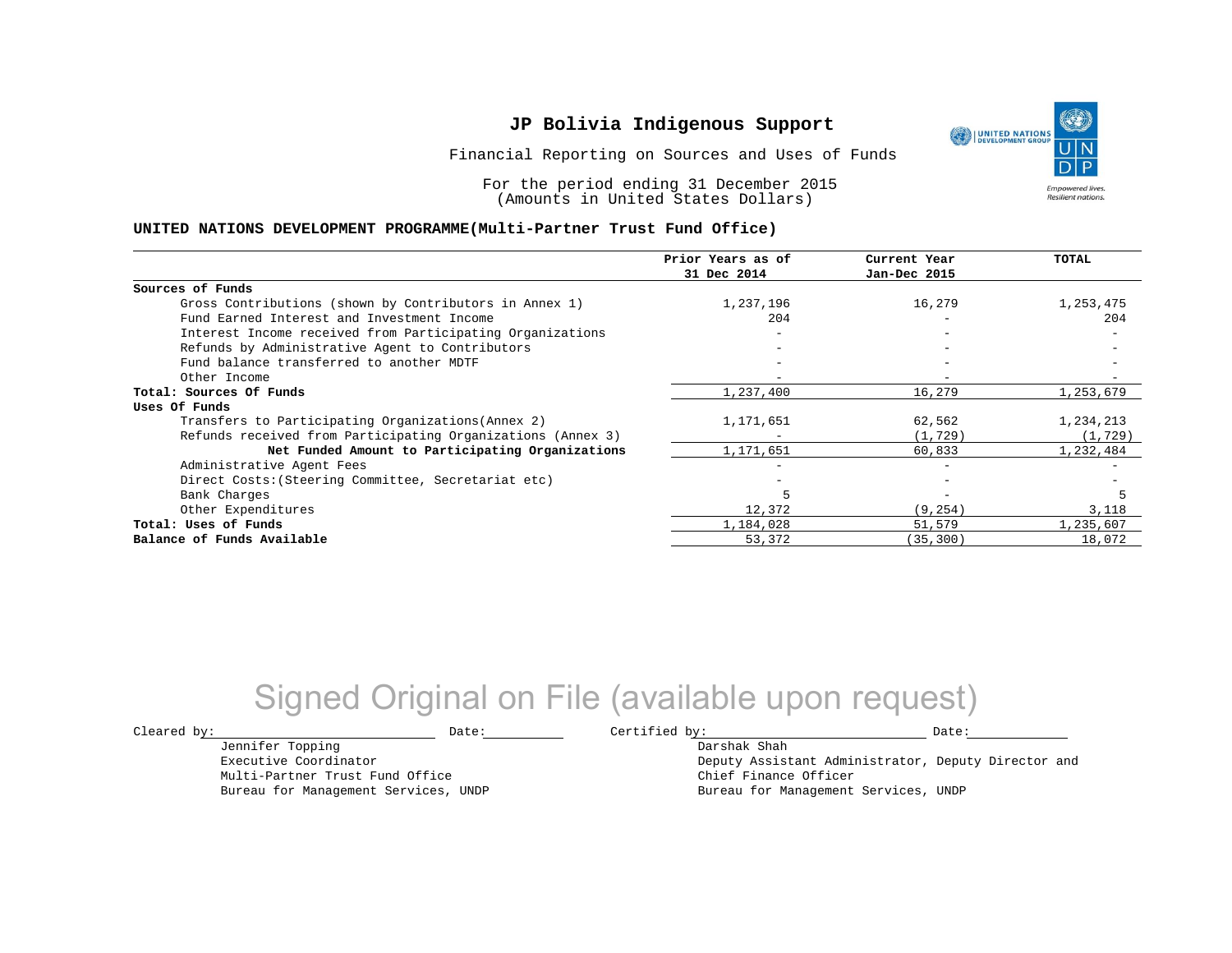

Financial Reporting on Sources and Uses of Funds

For the period ending 31 December 2015 (Amounts in United States Dollars)

### **UNITED NATIONS DEVELOPMENT PROGRAMME(Multi-Partner Trust Fund Office)**

**Annex - 1: Gross Contributions**

|                      | Prior Years as of | Current Year | TOTAL     |
|----------------------|-------------------|--------------|-----------|
|                      | 31 Dec 2014       | Jan-Dec 2015 |           |
| Contributors         |                   |              |           |
| EUROPEAN UNION       | 1,237,196         | 16,279       | 1,253,475 |
| Total: Contributions | 1,237,196         | 16,279       | 1,253,475 |

# Signed Original on File (available upon request)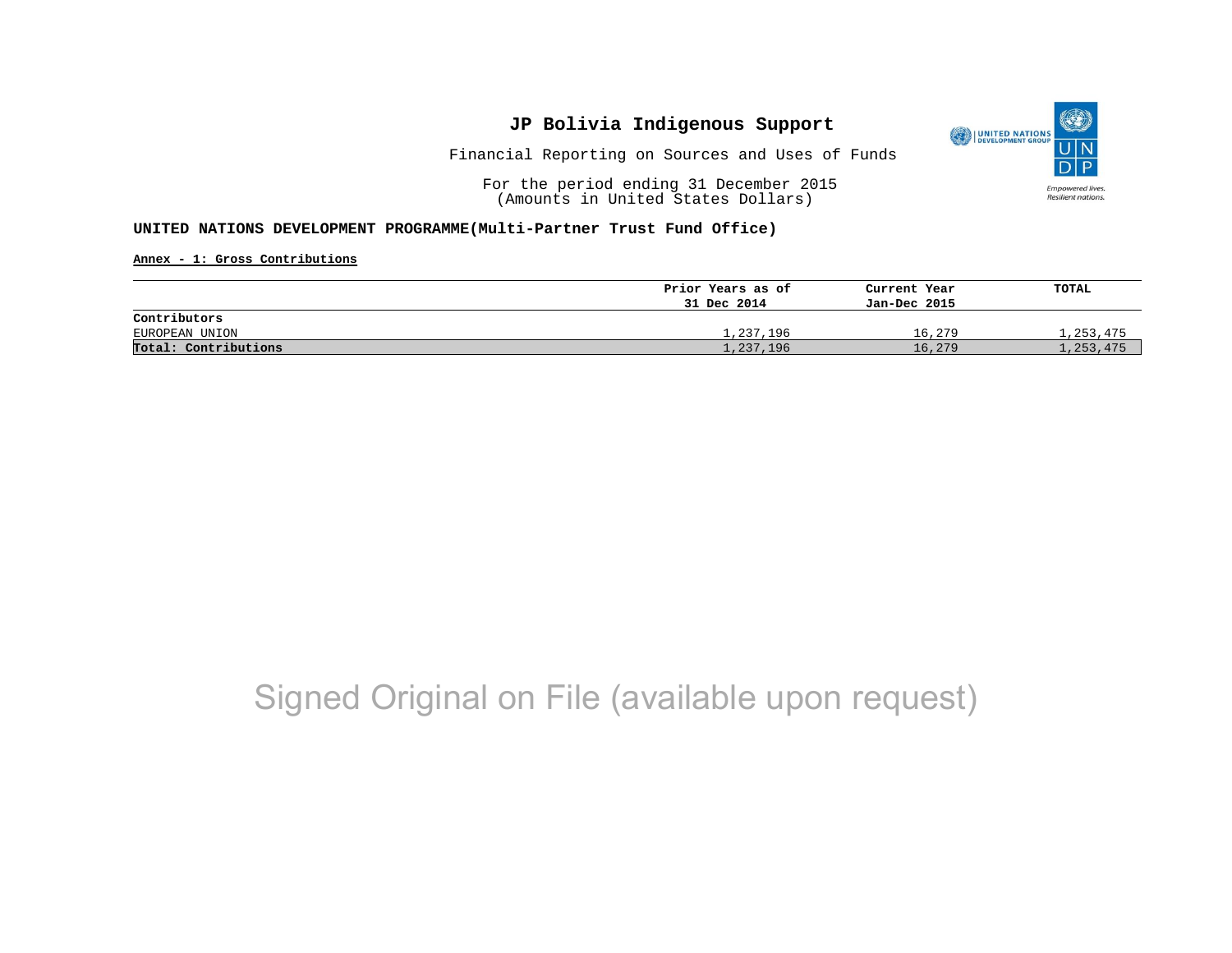Financial Reporting on Sources and Uses of Funds

For the period ending 31 December 2015 (Amounts in United States Dollars)

#### **UNITED NATIONS DEVELOPMENT PROGRAMME(Multi-Partner Trust Fund Office)**

**Annex - 2: Transfers to Participating Organizations**

|                                                | Prior Years as of | Current Year             | TOTAL     |
|------------------------------------------------|-------------------|--------------------------|-----------|
|                                                | 31 Dec 2014       | Jan-Dec 2015             |           |
| ILO                                            | 186,761           | 5,669                    | 192,430   |
| OHCHR                                          | 280,142           | 15,143                   | 295,285   |
| PAHO/WHO                                       | 37,352            | $\qquad \qquad -$        | 37,352    |
| UNDP                                           | 471,296           | 33,006                   | 504,302   |
| UNFPA                                          | 60,698            | $\overline{\phantom{m}}$ | 60,698    |
| UNICEF                                         | 60,698            | 3,530                    | 64,228    |
| UNWOMEN                                        | 37,352            | 2,566                    | 39,918    |
| WFP                                            | 37,352            | 2,648                    | 40,000    |
| Total Transfers to Participating Organizations | 1,171,651         | 62,562                   | 1,234,213 |

## Signed Original on File (available upon request)